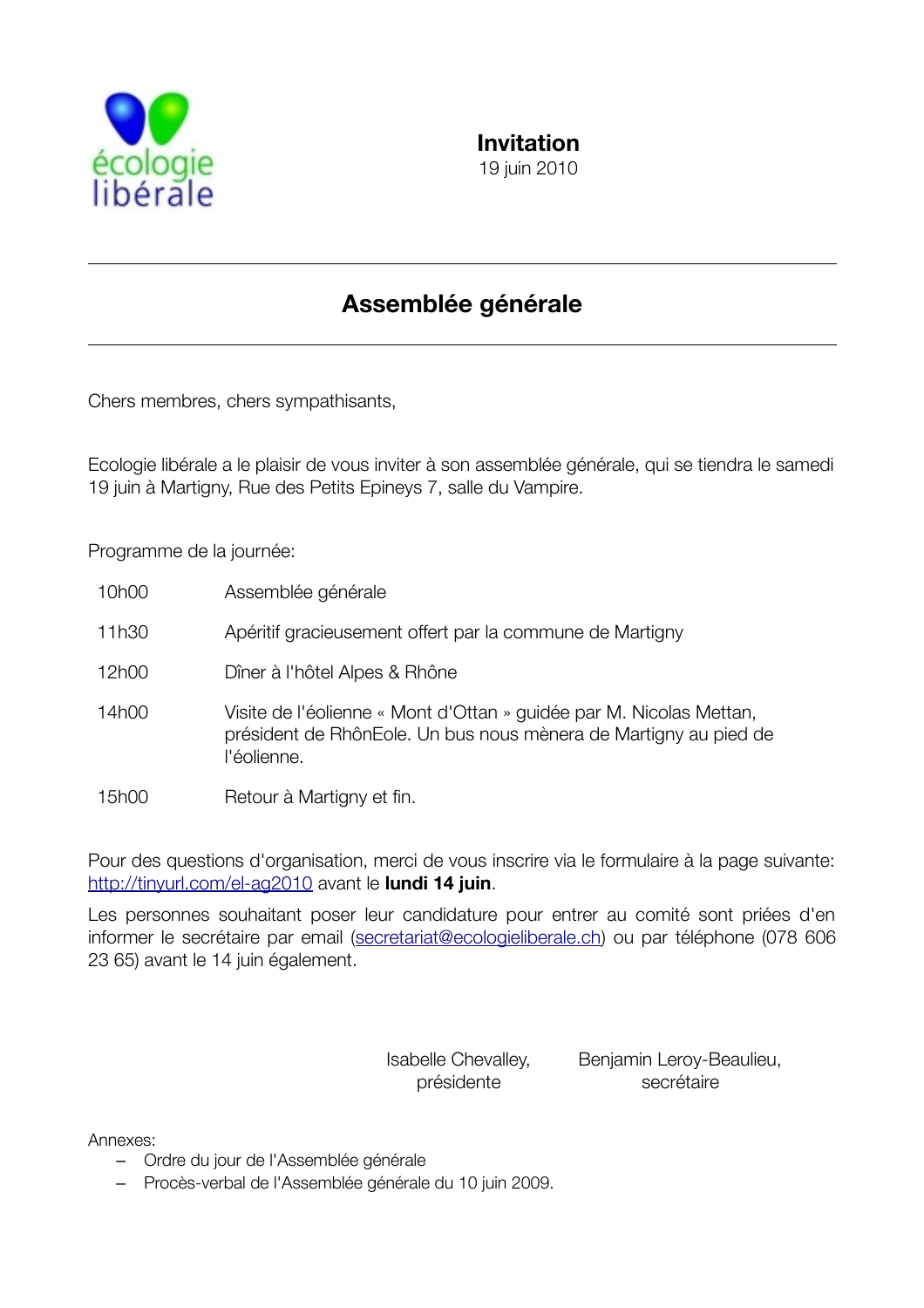

## Assemblée générale

19 juin 2010

# Ordre du jour

- 1. Approbation de l'ordre du jour
- 2. Approbation du procès-verbal de l'assemblée générale du 10 juin 2009
- 3. Rapport d'activité 2009:
	- i. Rapport de la présidente
	- ii. Rapports des commissions
- 4. Comptes 2009
- 5. Rapport des vérificateurs des comptes, approbation des comptes 2009 et décharge du comité
- 6. Projets et budget 2010
- 7. Elections statutaires
- 8. Informations sur le positionnement face aux Vert'libéraux
- 9. Propositions individuelles et divers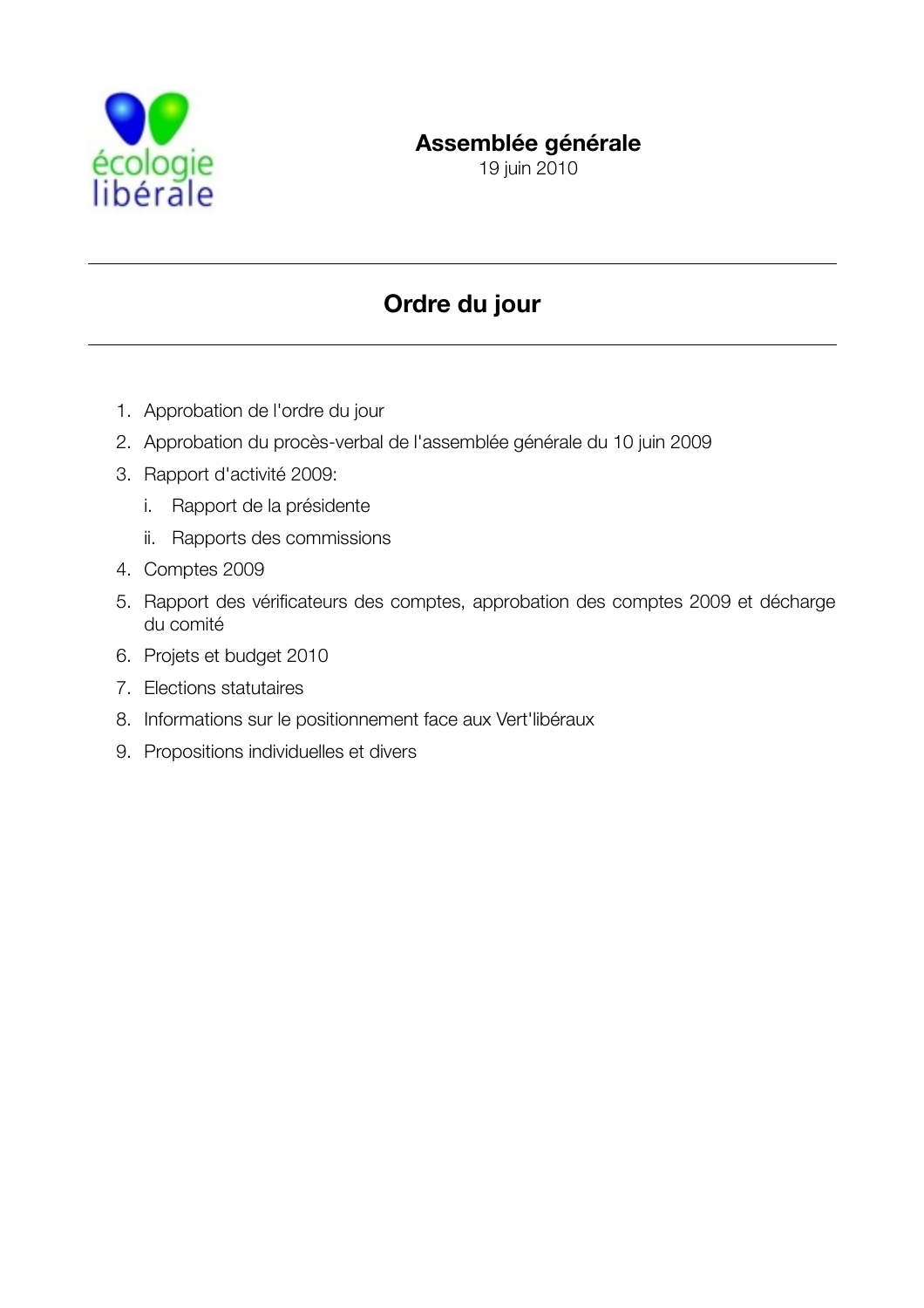

## Procès Verbal

de l'Assemblée générale du 10 juin 2009, 18h, dans les locaux des SIG à Verbois. Genève.

#### Ordre du jour

- 1. Approbation de l'ordre du jour
- 2. Approbation du procès-verbal de la séance du 17 mai 2008
- 3. Rapport d'activité 2008
- 4. Comptes 2008
- 5. Rapport des vérificateurs des comptes et approbation des comptes 2008
- 6. Election et démissions du comité
- 7. Projets et budget 2009
- 8. Propositions individuelles et divers

Mme Isabelle Chevalley, présidente, ouvre la séance à 18h03.

### 1 Approbation de l'ordre du jour

L'ordre du jour est adopté tel que rédigé.

#### 2 Approbation du procès-verbal de la séance du 17 mai 2008

Le procès-verbal est adopté tel que rédigé.

#### 3 Rapport d'activité 2008

La présidente donne lecture du rapport d'activité 2008. Chaque rapport de commission est présenté par un représentant de la commission en question.

Philippe Receveur, conseiller d'Etat jurassien, informe que le canton du Jura a récemment interdit les sacs plastiques dans tous les commerces.

La conversation s'oriente vers la taxe au sac. André Fiaux, président de la commission déchets, conseiller communal à Ollon, informe qu'une loi fédérale oblige les communes à facturer la collecte des déchets en fonction du volume, mais que cette loi met du temps à être mise en place par les cantons et qu'elle ne l'est pas toujours de la bonne manière. Guy Maurer, conseiller communal à Aubonne, fait remarquer que l'idée est bonne mais qu'elle n'est pas évidente à mettre en place. Régis Courdesse, député au Grand Conseil vaudois, indique que ce projet est notamment freiné par les socialistes, pour qui tout doit être payé par les impôts, ainsi que par les libéraux, allergiques à toute taxe. Isabelle Chevalley, présidente d'Ecologie libérale et députée au Grand Conseil vaudois, dit que nous sommes conscients de la lenteur et des obstacles et qu'Ecologie libérale n'abandonne pas cette problématique et continue à se battre. Claude Haegi, ancien conseiller d'Etat genevois, fait remarquer qu'il n'existe pas de politique régionale (au niveau supra-cantonal) de gestion des déchets. Isabelle Chevalley propose que l'on s'attaque à ce sujet à l'aide des différents députés d'Ecologie libérale dans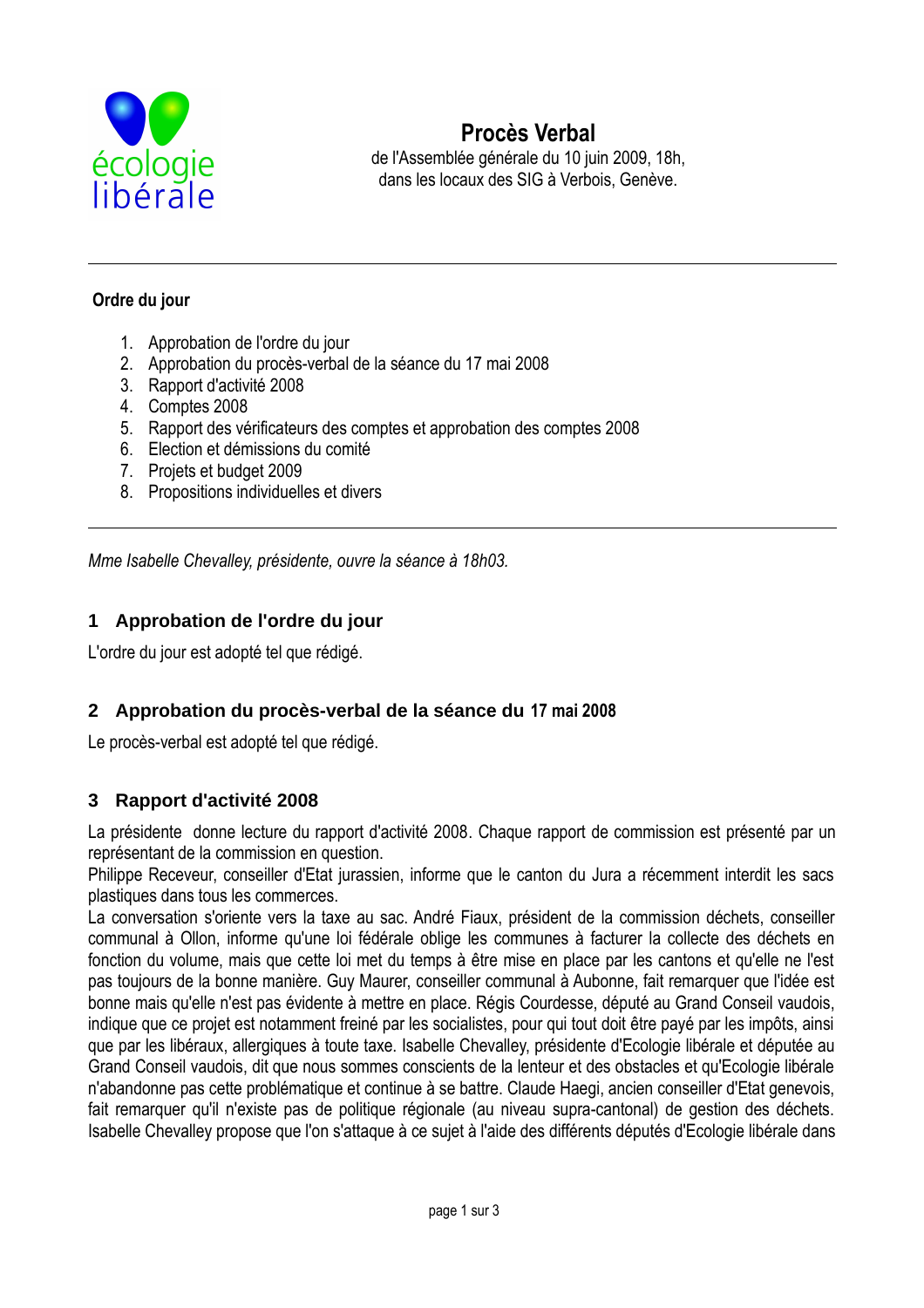les différents cantons ainsi qu'en parallèle sur le plan fédéral. L'idéal serait que des députés déposent un texte, tous le même jour mais chacun dans son grand conseil à ce sujet.

#### 4 Comptes 2008

Le trésorier, Régis Courdesse, présente les comptes du mouvement, qui aboutissent à un bénéfice de fr. 6'185,44. Il indique que toutes les factures de la campagne électorale 2007 (Vaud, Valais, Neuchâtel) sont pavées.

Il remercie la présidente qui a renoncé à ses indemnités.

Isabelle Chevalley donne des explications sur la dépense exceptionnelle des sacs-cabas.

#### 5 Rapport des vérificateurs des comptes et approbation des comptes 2008

Les vérificateurs - Mme Jacqueline Biéler et M. Pierre Renaud - ont procédé au contrôle des comptes d'Ecologie libérale et de la campagne électorale 2007 (derniers payements).

Ils sont excusés aujourd'hui. Benjamin Leroy-Beaulieu, secrétaire d'Ecologie libérale, lit leur rapport.

Les comptes et le rapport des vérificateurs sont adoptés à l'unanimité. Décharge est donnée au comité pour sa gestion.

#### 6 Elections et démissions du comité et des vérificateurs des comptes

Le comité d'Ecologie libérale est élu pour deux ans. Il n'y a donc pas lieu de le renouveler. Isabelle Chevalley informe tout-de-même de la démission de Francine Guisan et de Mireille Crelier, pour des motifs professionnels. L'actuel caissier. Régis Courdesse, avant annoncé il y a un an souhaiter cesser son activité de caissier, il est remplacé par Jean-Pierre Roland, de Rolle (VD), qui doit donc être admis au comité. Il est élu par acclamation.

## 7 Projets et budget 2009

Régis Courdesse présente le budget 2009. Celui-ci aboutit à un résultat net de fr. 2'900,--. Il comprend notamment des indemnités pour le nouveau secrétaire, ce qui permet à Ecologie libérale de se professionnaliser et donc d'être plus dynamique.

Afin de pouvoir intégrer d'éventuelle propositions dans le budget, la présidente demande à l'assemblée s'il y a des propositions d'activités ou d'actions pour 2009.

Réné Desbaillets, député au Grand Conseil genevois, rappelle qu'il y aura des élections au Grand Conseil dans le canton de Genève cet automne et que les membres genevois d'Ecologie libérale cherchent un coordinateur pour la campagne. Il demande aussi la position d'Ecologie libérale au sujet du plan d'aménagement du territoire Franco-Valdo-Genevois et voudrait monter une task force sur le suiet.

Isabelle Chevalley lui suggère d'intégrer à son équipe Marc-Antoine Aubert, président de la commission Aménagement du Territoire.

Claude Haegi souhaite qu'Ecologie libérale se fixe des objectifs clairs et simples et dit qu'il faut nous placer sur un espace plus vaste que celui du canton de Genève et avoir un concept général de qualité de vie, qui intégrerait notamment la partie aménagement du territoire. Il constate que les membres d'Ecologie libérale sont souvent utilisés comme des alibis écologiques par leurs partis et demande des actes.

Isabelle Chevalley lui répond qu'Ecologie libérale est un mouvement romand et se place donc effectivement sur un territoire plus vaste que celui du canton de Genève. C'est d'ailleurs aussi pour cela qu'elle propose à René Desbaillets d'intégrer Marc-Antoine Aubert, un vaudois, à sa task force. D'autre part, Ecologie libérale se charge de faire pression sur les élus de nos différents partis; elle cite à ce sujet en particulier la pression faite sur les conseillers nationaux romands lors du vote sur la réaffectation de la taxe CO<sub>2</sub>. Des actes ont lieu, on les voit dans les différentes interventions des membres d'Ecologie libérale dans les parlements communaux.